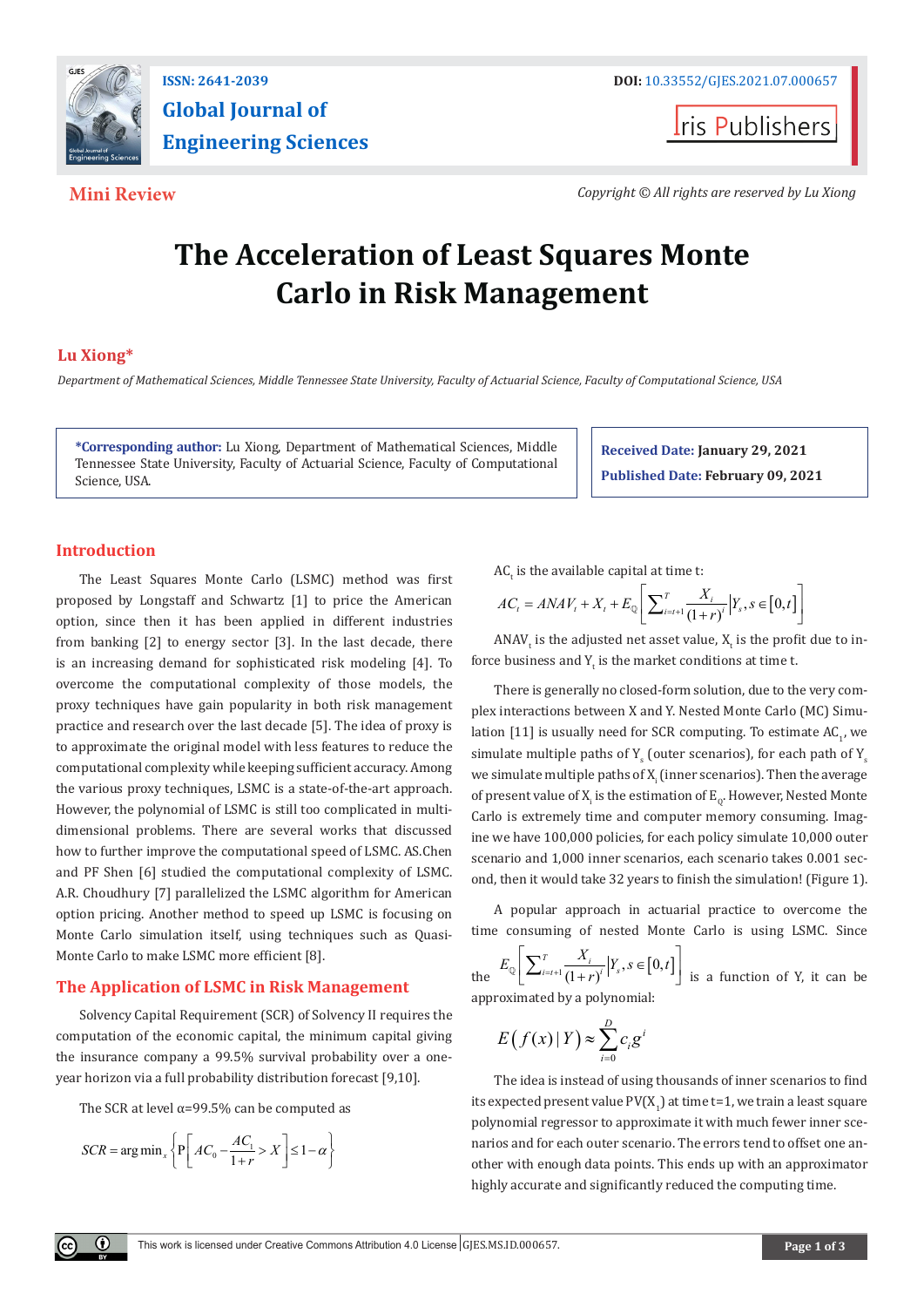

### **Distributed Regression for LSMC Speedup**

When it comes to multi-factor risks modeling approximation. the multi-dimensional polynomial would be extremely complicated. This would make the regression slow or not possible to finish within reasonable time.

To over the computational complexity of multi-risk factor LSMC, we propose distributed regression for LSMC. The idea of distributed regression is fairly simple: instead of running the regression on one computer, we distribute the regression task to multiple computers (usually using cloud computers), then average the regressed coefficients to get the final regression equation. In this way the computing time can be significantly reduced. We can mathematically prove this simple idea can actually obtain the optimal regression results [12].

There are several advantages of distributed regression: First, the computing time for the traditional least square regression is  $O(n^3)$ , where n is number of observations in data. While for distributed regression, it's  $O(n^3/m^2)$ , where m is the number of distributed computers. If we distributed the regression task to 10 computers, we could reduce to computing time to 1% of the original regression, 50 computers to 0.04%. Second, distributed regression can protect the data privacy, because very little or no communication is required when computing from distributed computers. Therefore, almost no data exchanged happened between different data platforms. If we have policy data stored in different platforms and we don't want to share the data across, we can use distributed regression to obtain the regression coefficients from each platform then average the coefficients to get the total regression equation.

We propose the following distribute regression algorithm for LSMC:

• **Step 1:** Suppose the conventional LSMC requires n∙K outer scenarios. We have K worker computers and 1 master computer in our distributed system. Each worker computer generates *n* outer scenarios  $Y_i^{(i)}$  and for each outer scenario simulate 1 inner scenario  $X_i$ . In this way, we obtain n pairs of local training data  $(Y_s^{(i)}, X_i)$ .

**Step 2:** Each worker computer run the least squares algorithm on the local data ( $Y_s^{(i)}$ ,  $X_i$ ) to get the coefficients  $c_k$  of the polynomial to fit the function  $E_{\mathbb{Q}}\left[\sum_{i=t+1}^{T} \frac{X_i}{(1+r)^i} \Big| Y_s, s \in [0, t] \right]$ .

**Step 3:** Each worker computer sends its fitted coefficients  $c_{k}$  to the master computer. The master computer averages the co-

efficients  $C = \frac{\sum_{k=1}^{k} C_k}{K}$  $C = \frac{\sum_{k=1}^{K} C_k}{K}$  and output this as the final coefficients of the fitting polynomials. There is no data communication between the computers, only the trained coefficients are sent. This protects the data privacy.

**Step 4:** Scale this algorithm with more worker computers to find the optimal number of computers in terms of computing speed and cost.

There are several advantages using distributed regression to accelerate the LSMC. 1) The current parallel algorithms for LSMC require the parallel computing of the big matrix inverse, while using distributed regression we only need compute the small matrix inversion for each chunk of data. 2) When comes to multi-risk modeling, the amount of the outer scenarios would be huge that no single computer can handle it. For a N risk-factor problem, it will require  $10000^{\text{N}}$  outer scenarios if we simulate  $10,000$  outer scenarios for each risk-factor. If we use distributed regression, each